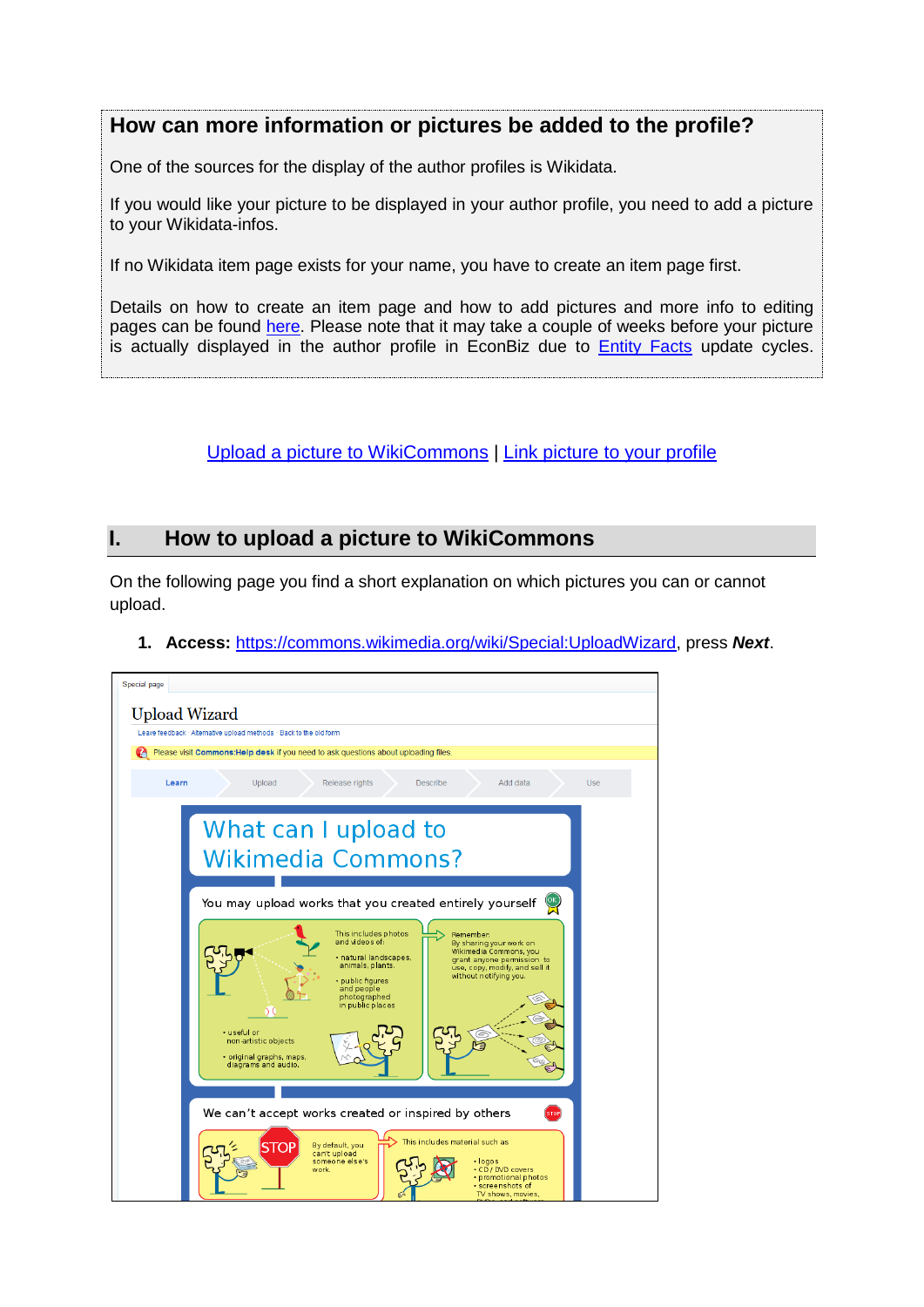## **2. Select the media (picture) to share.** Press *Continue***.**

| Special page                                                                             |
|------------------------------------------------------------------------------------------|
| <b>Upload Wizard</b>                                                                     |
| Leave feedback · Alternative upload methods · Back to the old form                       |
| Ø<br>Please visit Commons: Help desk if you need to ask questions about uploading files. |
| <b>Upload</b><br>Release rights<br><b>Describe</b><br>Add data<br><b>Use</b><br>Learn    |
| tamara pianos bw portrait.png.jpg<br>Uploaded<br>Remove                                  |
| <b>Add more files</b><br><b>Continue</b><br>All uploads were successful!<br><b>Back</b>  |
| 1 of 1 file uploaded                                                                     |

**3. Grant a CC-licence for the picture**. It is simple if you upload your own work ("This file is my own work". Thus, write your name in the box.

| <b>Upload Wizard</b>                                                                                                                                         |
|--------------------------------------------------------------------------------------------------------------------------------------------------------------|
| Leave feedback · Alternative upload methods · Back to the old form                                                                                           |
| Please visit Commons: Help desk if you need to ask questions about uploading files.                                                                          |
| <b>Release rights</b><br><b>Describe</b><br>Add data<br>Learn<br>Upload<br><b>Use</b>                                                                        |
|                                                                                                                                                              |
| This site requires you to provide copyright information for this work, to make sure everyone can legally reuse it.<br>This file is my own work.<br>$\bullet$ |
| <b>Tamara Pianos</b><br>the copyright holder of this work, irrevocably grant anyone the right to use this work under                                         |
| the Creative Commons Attribution ShareAlike 4.0 license (legal code).                                                                                        |
| (Anyone may use, share or remix this work, as long as they credit me and share any derivative work under this license.)                                      |
| Use a different license                                                                                                                                      |
| This file is not my own work.                                                                                                                                |
| <b>Next</b><br><b>Back</b>                                                                                                                                   |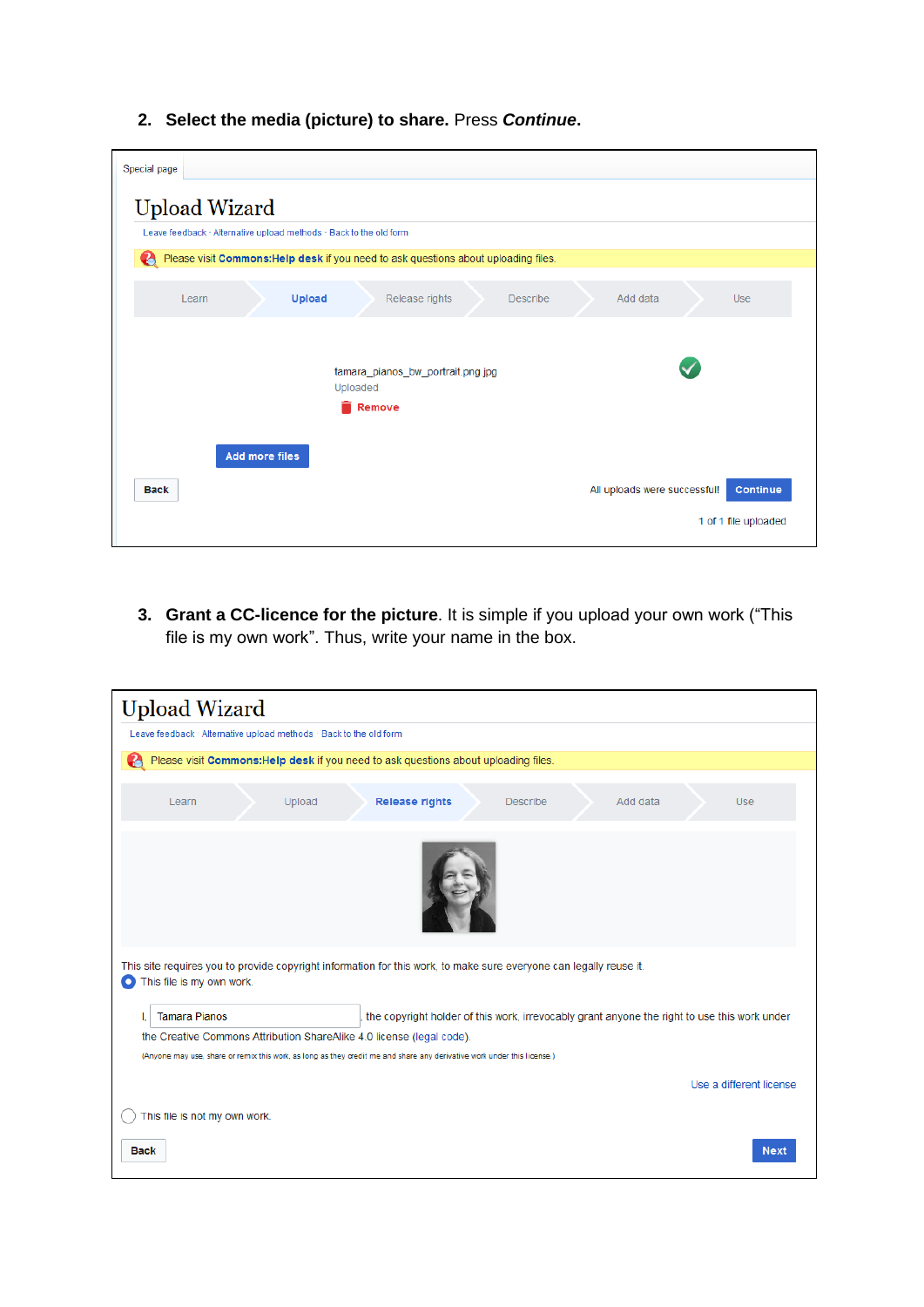#### **4. Add some descriptive metadata**.

- a. Image title must be unique (eg. Author Name\_bw\_portrait.png)
- b. Caption optional
- c. Description required (Provide all information that will help others understand what this file represents.)
- d. Date work was created or first published required
- e. Categories Optional

| Upload Wizard                                                      |                                                                                                                                                                                                                       |
|--------------------------------------------------------------------|-----------------------------------------------------------------------------------------------------------------------------------------------------------------------------------------------------------------------|
| Leave feedback · Alternative upload methods · Back to the old form |                                                                                                                                                                                                                       |
|                                                                    | Please visit Commons: Help desk if you need to ask questions about uploading files.                                                                                                                                   |
| Upload<br>Learn                                                    | Use<br>Release rights<br>Add data<br><b>Describe</b>                                                                                                                                                                  |
|                                                                    | Image title<br>Create a unique descriptive title using plain language with spaces. Omit the file extension, if any.                                                                                                   |
|                                                                    | Tamara pianos bw portrait.png<br>Caption<br>Optional<br>Add a one-line explanation of what this file represents, including only the most relevant information.<br>English<br>$\check{ }$<br>Portrait of Tamara Pianos |
| Remove                                                             | + Add a caption in another language<br><b>Description</b><br>Provide all information that will help others understand what this file represents.                                                                      |
|                                                                    | English<br>$\checkmark$                                                                                                                                                                                               |
|                                                                    | EconBiz product manager                                                                                                                                                                                               |
|                                                                    | $+$ Add a description in another language                                                                                                                                                                             |
|                                                                    | Date work was created or first published                                                                                                                                                                              |
|                                                                    | Choose the date this work was created or first published.<br>Mon, 13 Jan 2020<br><b>D</b>                                                                                                                             |
|                                                                    | <b>Categories</b>                                                                                                                                                                                                     |
|                                                                    | Optional<br>Add your file to categories so as to make it easier to find.<br>Human $\times$ )<br>Add a category                                                                                                        |
|                                                                    | Add location and more information                                                                                                                                                                                     |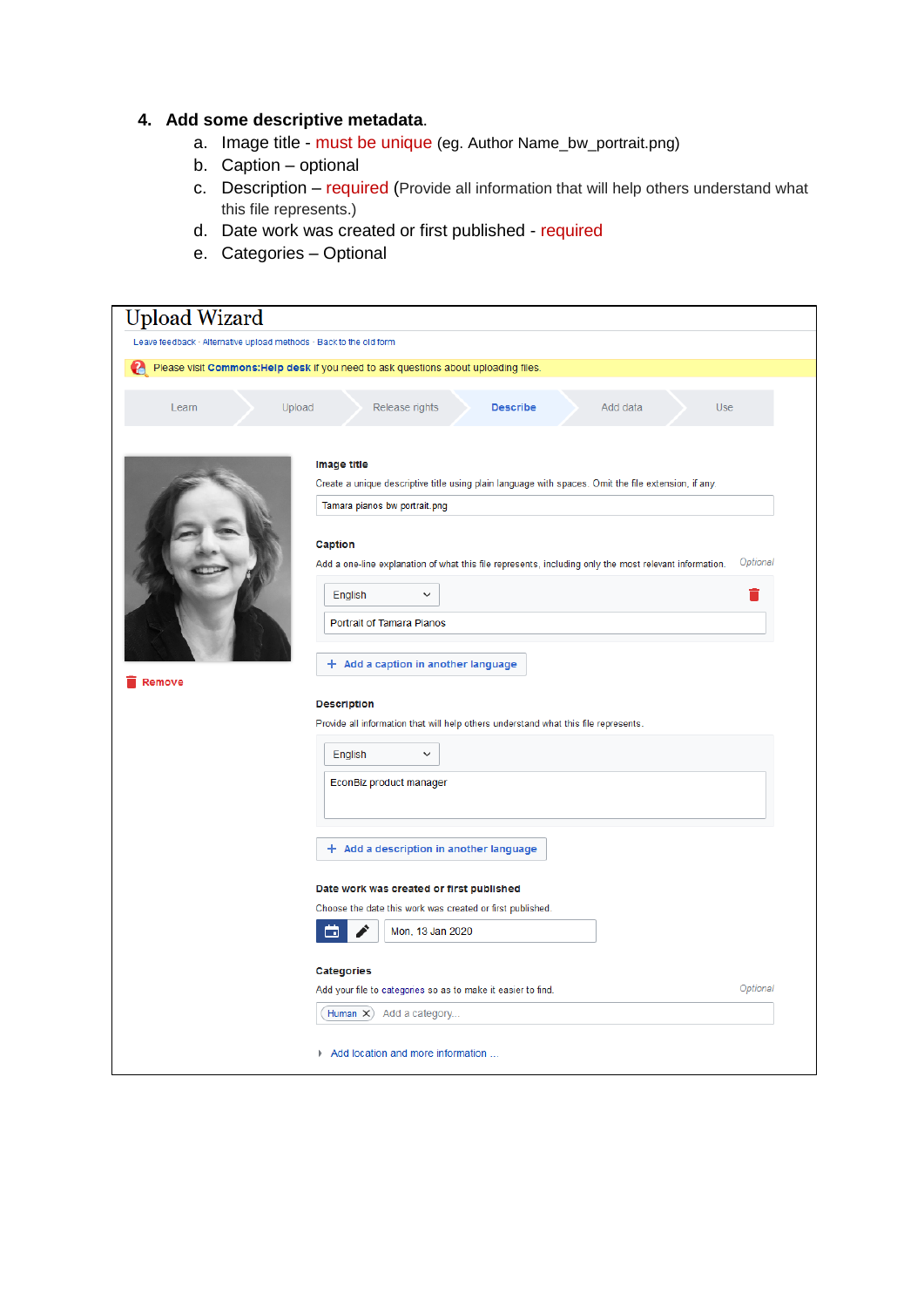**5.** Press "**Publish files**". Congratulation, your picture is there. You can copy the URL for later usage.

| <b>Upload Wizard</b>                                                                                                                 |                                                                    |                                                                                            |               |                 |                      |                          |  |
|--------------------------------------------------------------------------------------------------------------------------------------|--------------------------------------------------------------------|--------------------------------------------------------------------------------------------|---------------|-----------------|----------------------|--------------------------|--|
|                                                                                                                                      | Leave feedback · Alternative upload methods · Back to the old form |                                                                                            |               |                 |                      |                          |  |
|                                                                                                                                      |                                                                    | Please visit Commons: Help desk if you need to ask questions about uploading files.        |               |                 |                      |                          |  |
| Learn                                                                                                                                | Upload                                                             | Release rights                                                                             |               | <b>Describe</b> | Add data             | <b>Use</b>               |  |
|                                                                                                                                      |                                                                    | Thanks for uploading!<br>You can now use these files on wikis, or link to them on the web. |               |                 |                      |                          |  |
| To use the file in a wiki, copy this text into a page:<br>[[File:Tamara pianos bw portrait.png.jpg thumb Portrait of Tamara Pianos]] |                                                                    |                                                                                            | <b>图 Copy</b> |                 |                      |                          |  |
|                                                                                                                                      |                                                                    | To link to it in HTML, copy this URL:                                                      |               |                 |                      |                          |  |
| Tamara pianos bw                                                                                                                     |                                                                    | https://commons.wikimedia.org/wiki/File:Tamara pianos bw portrait.png.jpg                  |               |                 |                      | <b>图 Copy</b>            |  |
| portrait.png.jpg                                                                                                                     |                                                                    |                                                                                            |               |                 |                      |                          |  |
|                                                                                                                                      |                                                                    |                                                                                            |               |                 | Go to wiki home page | <b>Upload more files</b> |  |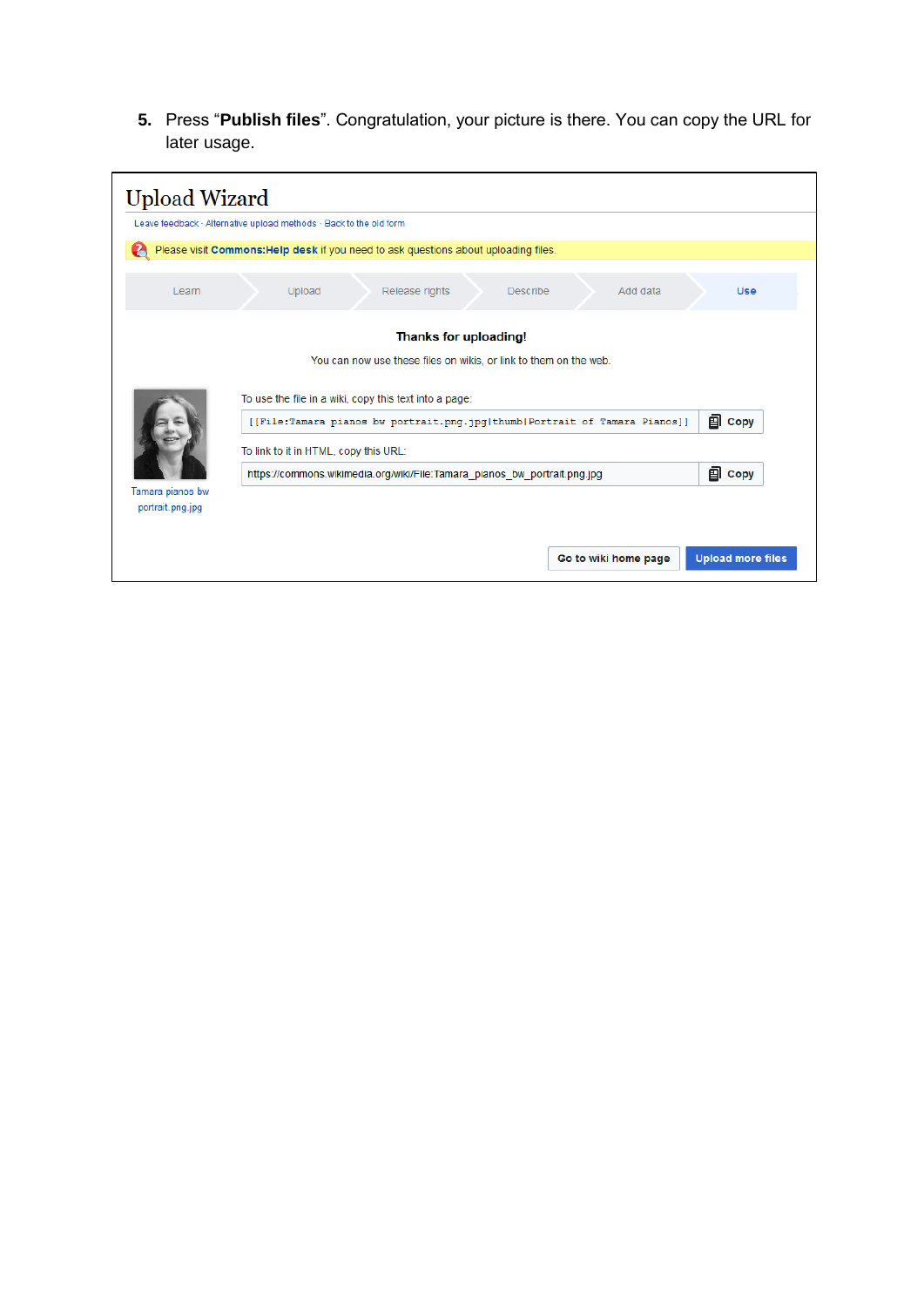# <span id="page-4-0"></span>**II. LINK THE PICTURE TO YOUR WIKIDATA PAGE**

**Access WIKIDATA**: **<https://www.wikidata.org/>**

## **Do you have a WIKIDATA PAGE? [YES](#page-4-1) / [NO](#page-5-0)**

#### <span id="page-4-1"></span>**Case: YES**

#### **1. Search for your profile**

| Read                                                    | View source   | View history $\sqrt{2}$ | <b>Tamara Pianos</b>                                              | Q |
|---------------------------------------------------------|---------------|-------------------------|-------------------------------------------------------------------|---|
|                                                         | collaborative |                         | <b>Tamara Pianos</b><br>researcher ORCID ID = 0000-0002-4386-519X |   |
|                                                         |               |                         | containing<br><b>Tamara Pianos</b>                                |   |
|                                                         |               |                         |                                                                   |   |
| <b>Nelcome to Wikidata</b>                              |               |                         |                                                                   |   |
| e base with 75,713,912 data items that anyone can edit. |               |                         |                                                                   |   |

#### **2. Edit it, by adding the picture.**

- **a.** Add new statement,
- **b.** Write and select "image" from the drop down list
- **c.** Select/choose the picture name.
- **d.** Publish it.

| image | <b>Command planos bw portrait.png.jpg</b> | $\checkmark$ publish $\blacksquare$ remove $\times$ cancel $\heartsuit$<br>+ add qualifier |
|-------|-------------------------------------------|--------------------------------------------------------------------------------------------|
|       | $\bullet$ 0 references                    | + add reference                                                                            |
|       |                                           | $+$ add value                                                                              |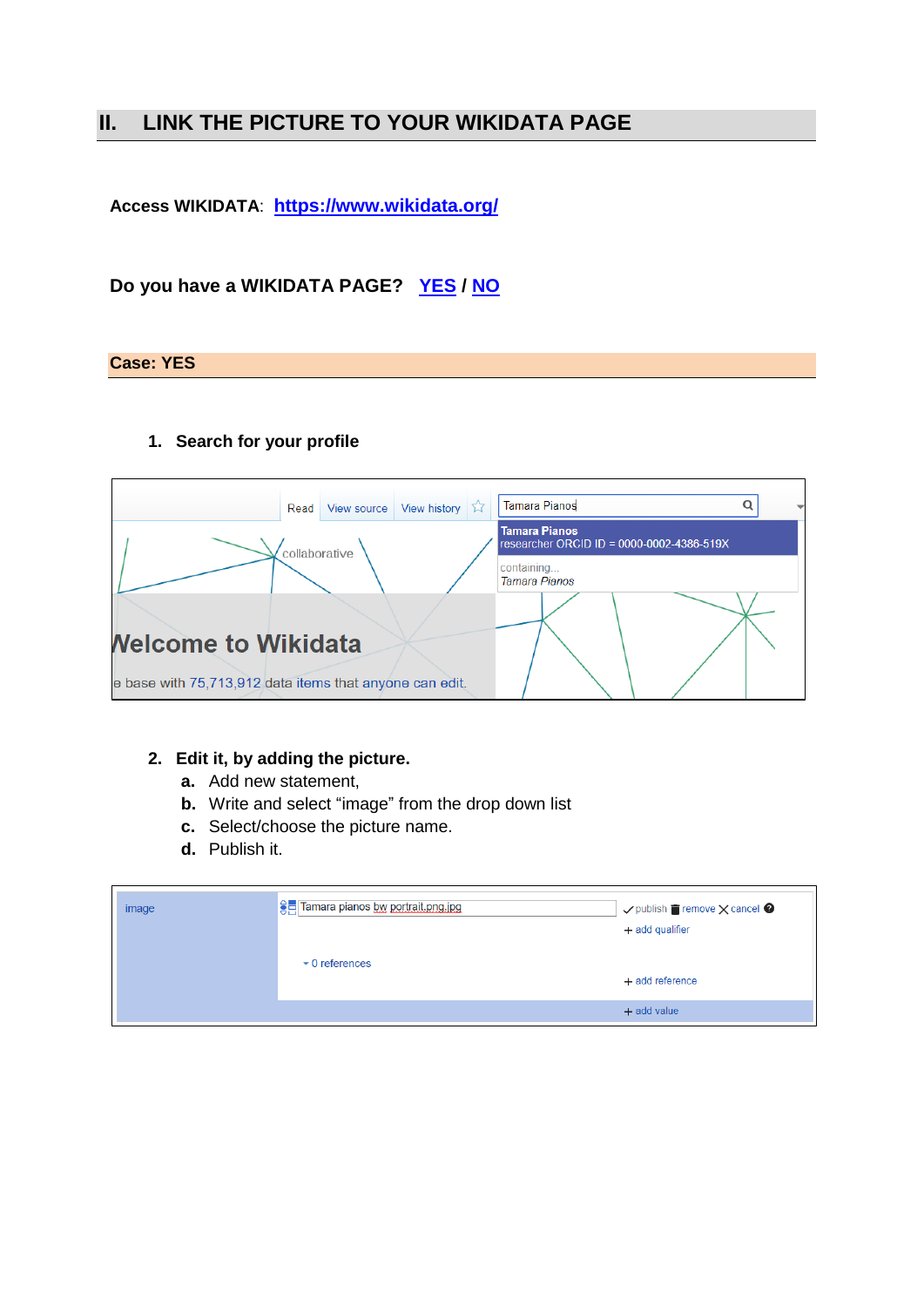#### <span id="page-5-0"></span>**Case: NO**

**1. Create a profile. Click on ["Create a new Item"](https://www.wikidata.org/wiki/Special:NewItem)** 



**2. Insert the main Label** (i.e., Author Name) in English. It is necessary to provide the name here, the other fields are not mandatory.

|                                                                                                                            | Search Wikidata<br>Special page                                                                                                                                                                                                                                                                                                                                                                                                                                                                                                                                                                                                                                               |
|----------------------------------------------------------------------------------------------------------------------------|-------------------------------------------------------------------------------------------------------------------------------------------------------------------------------------------------------------------------------------------------------------------------------------------------------------------------------------------------------------------------------------------------------------------------------------------------------------------------------------------------------------------------------------------------------------------------------------------------------------------------------------------------------------------------------|
| <b>WIKIDATA</b>                                                                                                            | Create a new Item                                                                                                                                                                                                                                                                                                                                                                                                                                                                                                                                                                                                                                                             |
| Main page<br>Community portal<br>Project chat<br>Create a new Item<br>Create a new Lexeme<br>Recent changes<br>Random Item | Please make sure that the item you want to create complies with our notability policy and that it doesn't already exist.<br>If you want to create an item about a living person, be mindful of their privacy.<br>We appreciate it if you create a label and a description for all of your new items.<br>The first letter of your label should only be capitalized if it is a proper noun (Q147276), and your description should not be phrased as a sentence.<br>To create a new lexeme, please use Special:NewLexeme,<br>By clicking "Create", you agree to the terms of use, and you irrevocably agree to release your contribution under the Creative Commons CC0 License. |
| <b>Query Service</b><br>Nearby                                                                                             | Create a new Item                                                                                                                                                                                                                                                                                                                                                                                                                                                                                                                                                                                                                                                             |
| Help                                                                                                                       | Language:                                                                                                                                                                                                                                                                                                                                                                                                                                                                                                                                                                                                                                                                     |
| Donate                                                                                                                     | en<br>$\check{~}$                                                                                                                                                                                                                                                                                                                                                                                                                                                                                                                                                                                                                                                             |
| <b>Tools</b><br>Special pages                                                                                              | Label:                                                                                                                                                                                                                                                                                                                                                                                                                                                                                                                                                                                                                                                                        |
| Printable version                                                                                                          | <b>Tamara Pianos</b>                                                                                                                                                                                                                                                                                                                                                                                                                                                                                                                                                                                                                                                          |
|                                                                                                                            | m-<br>Description:                                                                                                                                                                                                                                                                                                                                                                                                                                                                                                                                                                                                                                                            |
|                                                                                                                            | enter a description in English                                                                                                                                                                                                                                                                                                                                                                                                                                                                                                                                                                                                                                                |
|                                                                                                                            | Aliases, pipe-separated:                                                                                                                                                                                                                                                                                                                                                                                                                                                                                                                                                                                                                                                      |
|                                                                                                                            | enter some aliases in English                                                                                                                                                                                                                                                                                                                                                                                                                                                                                                                                                                                                                                                 |
|                                                                                                                            | Create                                                                                                                                                                                                                                                                                                                                                                                                                                                                                                                                                                                                                                                                        |
|                                                                                                                            |                                                                                                                                                                                                                                                                                                                                                                                                                                                                                                                                                                                                                                                                               |

- **3.** Press "**Create**". Congratulation, the Wikidata page is created.
- **4. Enrich the profile** with more information.

This can be done by adding new **statements**. As such, one of the most important statements is to say that this site is dedicated to the person.

- + add statement a. Press
- b. Write/select from the list "**instance of".** Write/select value "**human**"
- c. Press *publish*